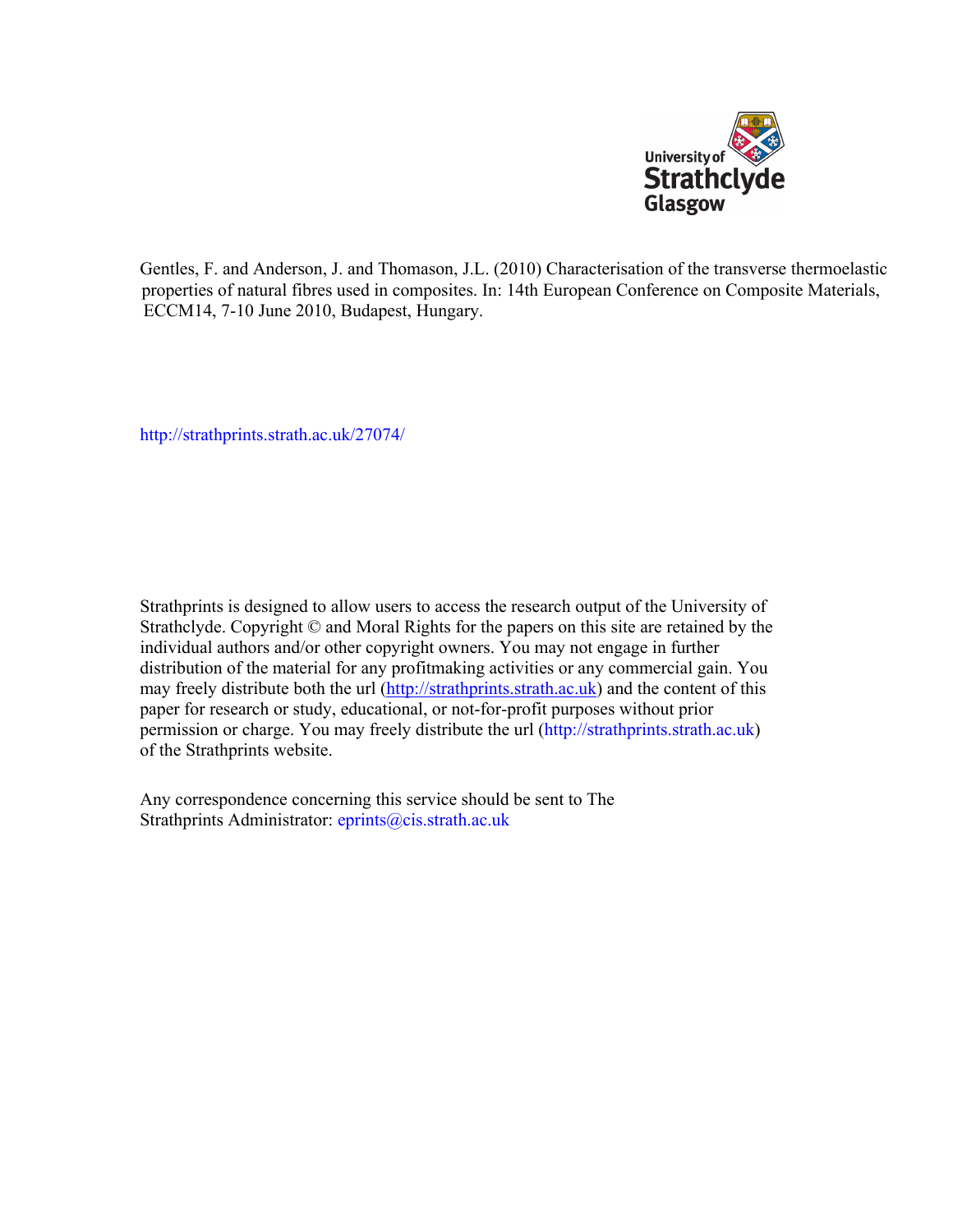

# Characterisation of the Transverse Thermoelastic Properties of Natural Fibres used in Composites

F. Gentles\* , J. Anderson, J. L. Thomason

*University of Strathclyde, Mechanical Engineering, 75 Montrose Street, G1 1XJ,Glasgow, Scotland \*Fiona.gentles@strath.ac.uk* 

# **Abstract**

*To predict the properties of a composite, it is necessary to identify the properties of the constituent materials, especially those of the fibre. Mechanical properties of natural fibres (NF) are anisotropic and cannot be characterised in the same way as isotropic materials. Therefore further characterisation of the natural fibres is needed to determine their transverse thermo-mechanical behaviour. An understanding of the thermoelastic anisotropy of natural fibres is important for defining their performance in potential composite applications*. *In this study, thermoelastic properties of flax and sisal fibres where determined through a combination of experimental measurements and micromechanical modelling. Dynamic mechanical thermal analysis and thermal mechanical analysis techniques were employed to characterise model unidirectional NF- epoxy composites over a range off-axis loading angles. These results were input into a number of micromechanical and semiempirical models to determine the transverse and longitudinal thermoelastic properties of the fibre. The results confirm the high degree of anisotropy in properties of the flax and sisal fibres.* 

# **1 Introduction**

Natural fibre composites eco-profile has increased due to the growing concerns about the environment, depletion and price of oil and the new regulations for a cleaner and safer environment. This has lead to a great deal of scientific research being focused into natural fibre also known as 'eco – composite'[1-5]. Several researchers argue that natural fibres can successfully compete with glass fibres in today's market because of their eco profile and attractive properties. These properties include low cost, low density, good specific strength properties, renewable and produce neutral CO2 emissions when burned and there is an unlimited supply. Natural fibres are less abrasive than conventional fibres and involve little energy to produce. This provides advantages in material processing as it will help the tooling life and recycling [1, 3, 6].

To effectively predict the properties of a composite, it is essential to know the constituent materials. Simple relationships that characterise isotropic materials are not sufficient, due to the significant structural anisotropy of natural fibres. Therefore further investigation is needed to effectively measure their thermo mechanical behaviour. Unfortunately the majority of research to date has focused on longitudinal properties and not on the degree of anisotropy of natural fibres [1-4]. Although the longitudinal modulus of the natural fibres can be directly measured, measuring the transverse properties of the fibre is more challenging due to the complex structure of the fibre. The transverse fibre properties can be estimated by using a range of micro-mechanical and semi-empirical models.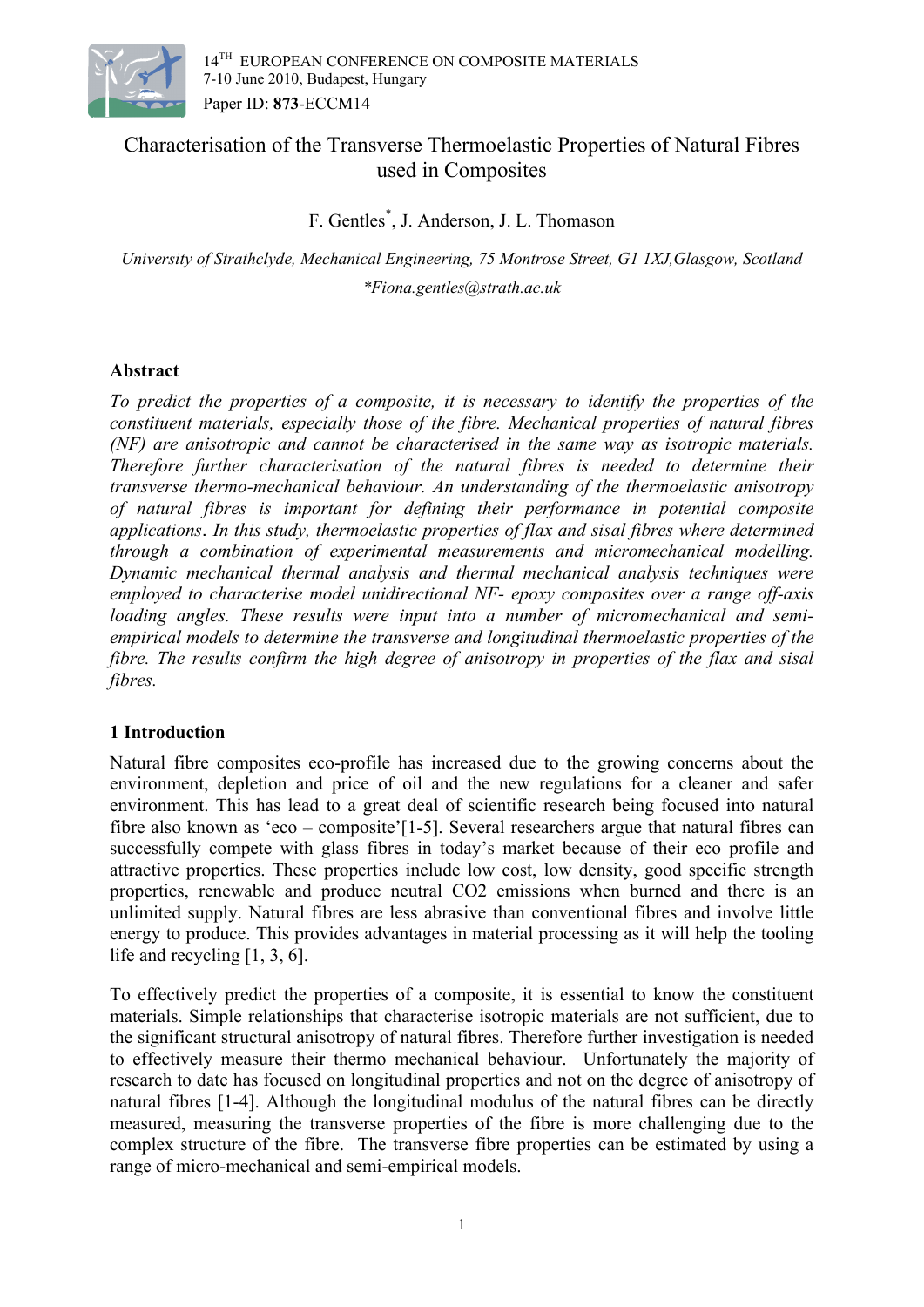

A number of researchers have recently reported measuring the thermo-mechanical behaviour and degree of anisotropy of natural fibres in composites to help establish their true potential [7-9]. Cichocki and Thomason [7] explored the five thermo-elastic constants of jute fibres using a specified volume of unidirectional composites and micro-mechanical models. It was noted that the longitudinal Young's modulus of the jute fibre exceeded the transverse modulus by a factor of five. Ntenga et al [9] used the inverse method developed by Levenberg-Marquardt to approximate the elastic anisotropy of sisal fibre and found that the sisal fibre was also highly anisotropic [10]. Baley at al [5] used micromechanical models to estimate the transverse Young's modulus of the flax fibre. It was found that the transverse modulus was 8GPa and compared to the longitudinal modulus of 59GPa. These results emphasizes how anisotropic natural fibres are and this can be caused by their highly complex structure. The structure and natural composition of natural fibres can be influenced by global location and climate. The highly complex structure is made up from hollow cells and microtubules generally orientated along the fibre direction. The microtubules are made up from various substances; these substances include cellulose, hemicelluloses and lignin [11]. The fibre stiffness is reported to be influenced by the spiral angle of the crystalline micro fibrils and the concentration of non cellulosic substances [5, 11]. Natural fibres contain pores that are essential for the plant to live as it allows them to breath and grow but can be regarded as a defects when mechanical modelling a single fibre.

In this study, thermoelastic properties of flax and sisal fibres where determined through a combination of experimental measurements and micromechanical modelling. Dynamic mechanical thermal analysis (DMA) and thermal mechanical analysis (TMA) techniques were employed to model unidirectional natural fibre - epoxy composites over a range off-axis loading angles. These results could be input into a number of micromechanical and semiempirical models to determine the transverse and longitudinal thermoelastic properties of the fibre.

### **2 Materials**

### **2.1 Fibre and Matrix**

Natural fibres that was used for the investigation was untreated flax and sisal with an epoxy matrix. The epoxy matrix was Araldite 506 and a room temperature curing agent (triethylenetetramine) sourced from Sigma Aldrich were used to manufacture the natural fibre composite samples. The ratio of resin to curing agent was approximately 176grams to 24 grams respectively to make the matrix for the composite. The resin and curing agent mixture was left to cure overnight at room temperature before the mixture was post cured at 120°C for 2 hours. The flax fibre that was used in the composite was sourced from Wigglesworth fibres and was grown in Germany and the Sisal fibres were also sourced from the same company but were grown in Brazil.

### **2.2 Composite Manufacturing**

The natural fibre composites were made by a vacuum infusion process. The process manufactured unidirectional composite plates that were then cut and prepared for testing. A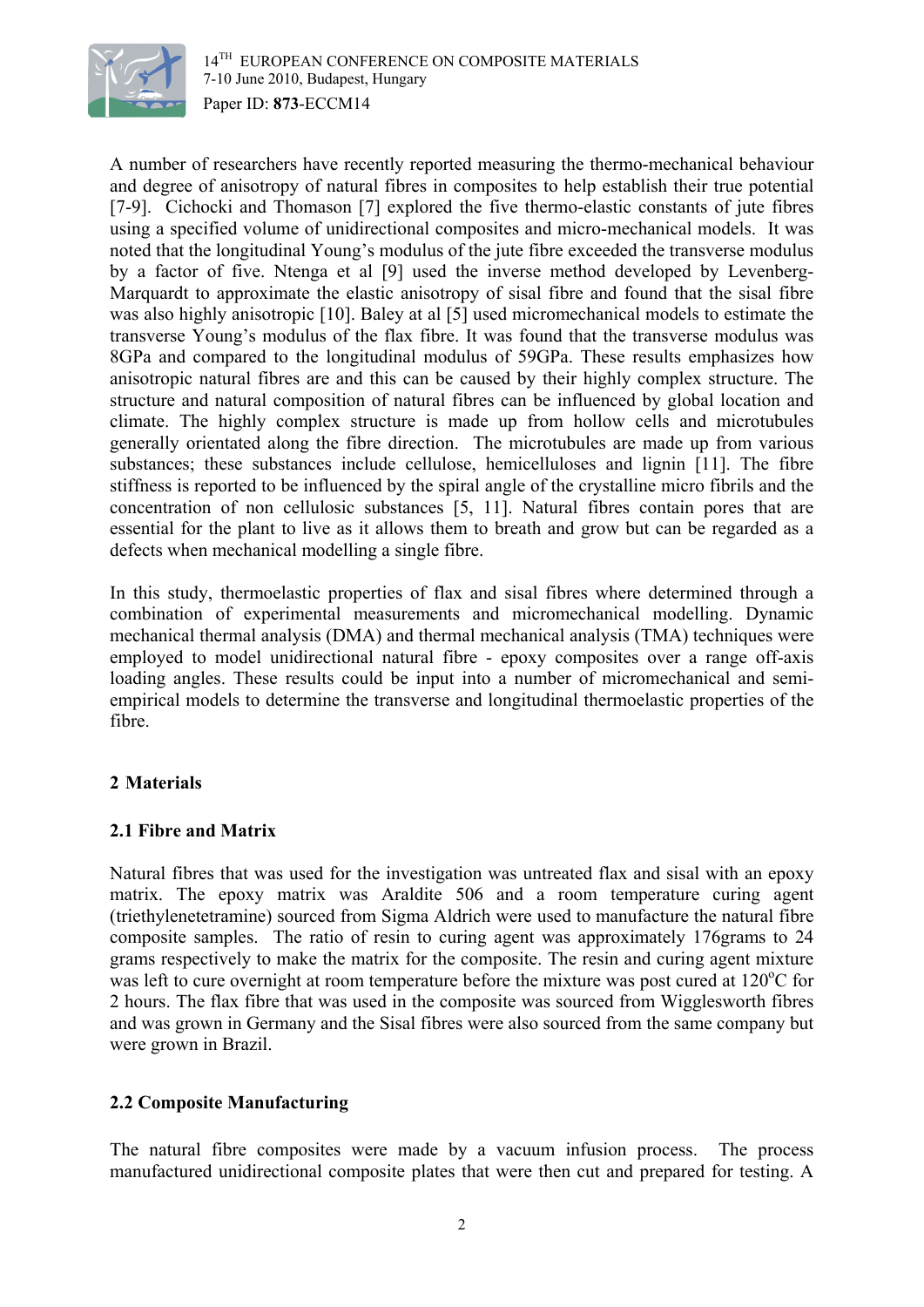

volume fraction of 70% can be achieved through vacuum infusion as it reduces the voids in the composites. The process of vacuum infusion of natural fibre composite is discussed further by Symington [12]. Fibre mats were layered by hand, attempting to keep the fibres as unidirectional as possible. Vacuum to the rig allows smooth adjustable filling of resin into a mould and is achieved by using a vacuum pump via a pressure pot. The ideal infusion rate of approximately 5mm per second can be controlled by adjusting the inlet and outlet vales. A slow infusion rate ensures a reduction in voids. High compaction of the fibres without significant damage to the microtubules of each fibre is achieved through the sandwiching of aluminium and acrylic outer plates using a number of bolt fixings and G-clamps [12]. The infused composite is then left to cure at room temperature in the mould for 12 hours and then post cured at 120°C for 12 hours. Post curing was done as natural fibres are highly hydrophilic so the composites were dried to achieve accurate results. A Struers Accutom 5 high speed precision cutting wheel with an aluminium oxide blade was used to accurately machine samples for thermal analysis. Samples for DMA and TMA were cut to approximately 55x14x2mm and 4x4x1mm respectively. The TGA sample size was cut the same size as TMA, 4x4x1mm.

### **3 Experimental**

Thermal analysis was used on the natural fibre composites to find the weight change in relation to the temperature change, transverse modulus, glass transition temperature and coefficient of thermal expansion. The three pieces of equipment that were used were the thermogravimetric analysis, thermomechanical analysis and the dynamic mechanical analysis.

### **3.1 Thermogravimetric Analysis (TGA)**

A Thermomechanical analysis machine (Q50 TA Instruments) was used to determine amount of weight change in relation to the temperature change and was also used to remove moisture from the sample as natural fibres are highly hydrophilic. The procedure used was to ramp the temperature of the sample from room temperature (20 $^{\circ}$ C) to 120 $^{\circ}$ C at a rate of 10 $^{\circ}$ C per minute and then hold at this temperature for 60minutes. This allowed the sample to be dried off. The sample was then put into a desiccator so that further tests could be run on the dry sample.

### **3.2 Thermomechanical Analysis (TMA)**

A thermomechanical analysis machine (Q400 TA Instruments) was used to determine changes in the material properties. The TMA was used to determine the glass transition temperature and the expansion coefficient of the natural fibre composite. A macro expansion probe was used to allow a large contact area of the sample to be tested. Therefore more accurate readings could be obtained as the natural fibre composite surface is uneven. The composites were tested at different fibre orientations. The orientations of the fibre were  $0^{\circ}$ ,  $25^{\circ}$ ,  $45^{\circ}$ ,  $65^{\circ}$ ,  $90^{\circ}$ . The TMA samples used were the samples that had be left on the desiccator from the TGA. The start temperature for the samples was -50 $^{\circ}$ C and increased at a rate of 3 $^{\circ}$ C/minute until the temperature of 150°C had been reached. This allowed the glass transition temperature to be passed (approximately  $90^{\circ}$ C) as the physical properties of the composite such as the coefficient of thermal expansion can be affected.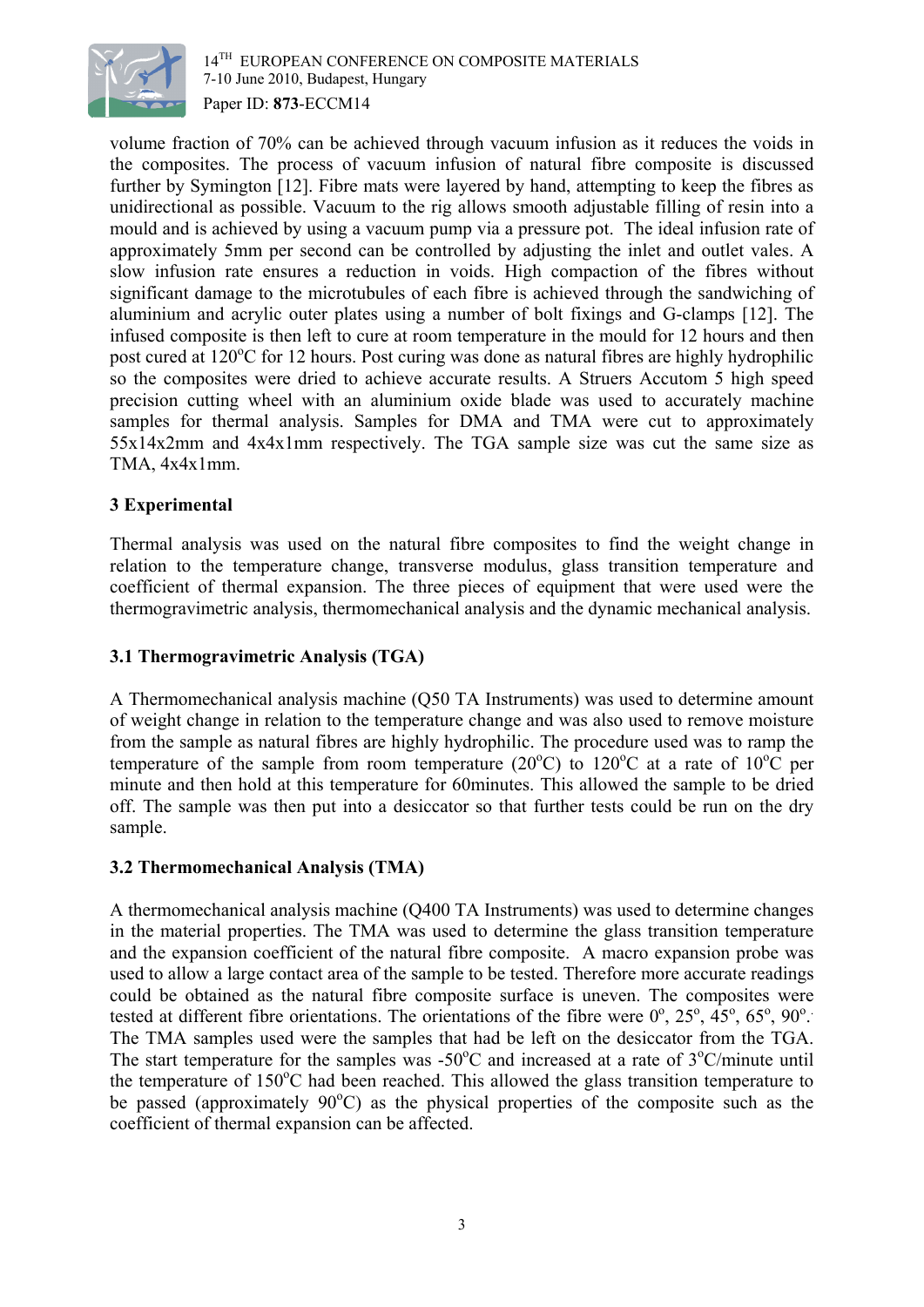

## **3.3 Dynamic Mechanical Analysis (DMA)**

The Dynamic Mechanical Analysis machine (Q800 TA Instrument) was used to determine the transverse modulus of the composite. The samples were dried in the oven at  $120^{\circ}$ C for 2 hours and then stored in a desiccator with silca crystals to avoid the composites absorbing water until they are required for testing. The input parameters for the DMA were that the starting temperature was -50°C and ramped to 150°C at a rate of  $3^{\circ}$ C/minute with a preload of 0.1N and a frequency of 1Hz. The fibre orientation of the flax was  $0^{\circ}$ ,  $10^{\circ}$ ,  $20^{\circ}$ ,  $30^{\circ}$ ,  $40^{\circ}$ ,  $50^{\circ}$ ,  $60^{\circ}$ ,  $70^{\circ}$ ,  $90^{\circ}$  and the sisal orientation was  $0^{\circ}$ ,  $10^{\circ}$ ,  $20^{\circ}$ ,  $30^{\circ}$ ,  $40^{\circ}$ ,  $50^{\circ}$ ,  $70^{\circ}$ ,  $80^{\circ}$ ,  $90^{\circ}$ .

#### **3.4 Fibre Volume Fraction Measurements**

Volume fraction of the constituent material to effectively predict the purpose of a composite therefore an accurate measurement of volume fraction is extremely important. A technique based on the tendency of natural fibres to absorb high levels of moisture in relation to their environment was utilised to measure the volume fraction of fibre in composite samples. The composite moisture absorption is dominated by the higher hydrophilic nature of the natural fibre compared to the matrix material therefore a higher fibre content leads to a higher amount of absorbed moisture. Monitoring the uptake of moisture in of moisture in fibre, composite and resin samples under strict environmental conditions allows us to determine the volume fraction of the constituent materials using the percentage weight gain. Using the thermogravimetric analysis (TGA) the percentage weight loss due to desorption of moisture from the constituent material can be monitor therefore volume fraction can be determined.

### **6 Background on Micro-Mechanical and Semi- Empirical Models**

The longitudinal mechanical properties of composites and their constitutive materials can be determined experimentally however the transverse properties of the natural fibres of the composites can be determined using a number of micromechanical and semi-empirical models. Using these complex mathematical models can reduce costly and time consuming testing but these models are used for ideal composites therefore the values that are calculated are treated as estimates.

In order to predict the properties of the composite fundamental quantities must be know such as the elastic modulus, Poison's ratio, densities and volume fractions of the constituent materials. The relationship between off-axis Young's modulus, Eѳ, and the principal properties of a 2-D composite ply is shown below [7]:

$$
E_{\theta} = \frac{1}{\frac{1}{E_1} \cdot \cos^4 \theta + \frac{1}{E_2} \cdot \sin^4 \theta + \left[\frac{1}{G_{12}} - \frac{2v_{12}}{E_1}\right] \cdot \cos^2 \theta \cdot \sin^2 \theta}
$$
(1)

Composite samples may be tested at three different fibre orientations, Ѳ, to determine the values of E<sub>1</sub>, E<sub>2</sub> and  $(1/G_{12} - 2v_{12}/E_1)$ . Where E<sub>Θ</sub>, E<sub>1</sub> and E<sub>2</sub> are the off-axis, longitudinal composite and transverse composite modulus respectively,  $G_{12}$  is the composite shear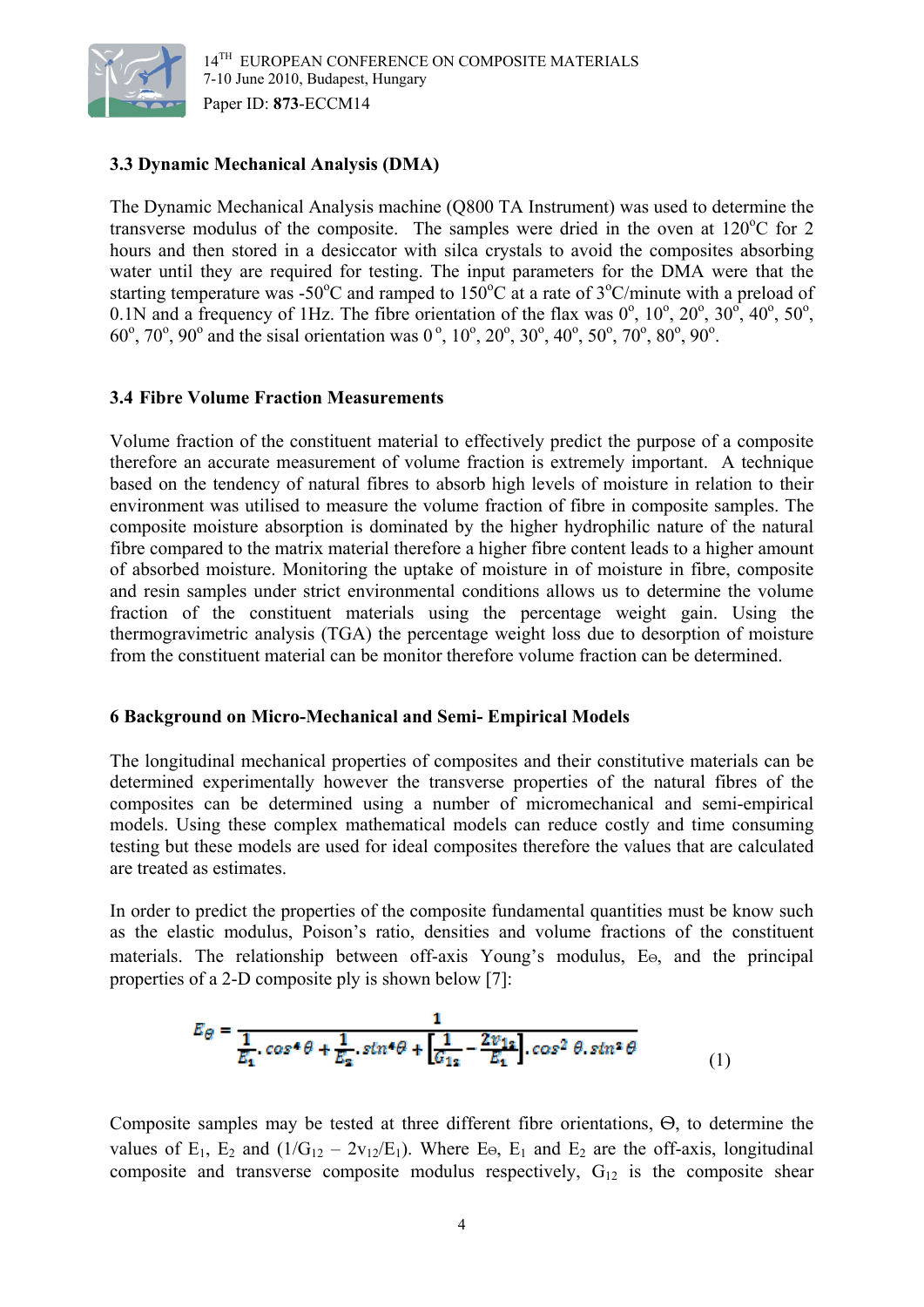

modulus and  $v_{12}$  is the longitudinal composite Poisson's ratio. This data may then replace with either Poisson's ratio or shear modulus data to determine all the relevant longitudinal elastic properties of the composite ply.

Voigt's rule of mixtures is one of the simplest and most popular models used to predict the elastic properties of a composite material. The rule of mixtures is the relationship between  $E_1$ ,  $E_{1f}$  and  $E_m$  and is illustrated below:

$$
E_1 = E_{1,f} \cdot V_f + E_m \cdot V_m \tag{2}
$$

 $E_{1f}$ ,  $E_m$ ,  $V_f$ ,  $V_m$  are the elastic modulus and volume fraction of the fibre and the matrix respectively. A similar expression for Poisson's ratio can also be derived, where the values of modulus are substituted for the equivalent Poisson's ratio gives:

$$
v_{1sf} = \frac{(v_{1s} - v_m V_m)}{V_f}
$$
 (3)

This expression is most effective with uni-directional continuous fibres, where a basic assumption of equal strain in the two material constituents holds true [13].

A straightforward equation to predict the transverse modulus of the fibre,  $E_{2f}$  is the rule of mixtures. The equation below can be rearranged to get the fibre modulus.

$$
E_2 = \frac{v_f}{E_f} + \frac{v_m}{E_m} \tag{4}
$$

Halpin and Tsai developed semi – empirical equations which are used to predict the elastic properties, particularly the transverse and shear moduli of the fibre reinforced composites [10]. The Halpin-Tsai equation can be used to solve for the transverse modulus of the fibre,  $E_{2f}$ [7]:

$$
E_{2f} = \frac{E_m(\eta, \beta + 1)}{(1 - \beta)}
$$
(5)  

$$
\beta = \frac{\left(\frac{E_2}{E_m} - 1\right)}{\left(\eta V_f + \frac{E_2}{E_m} V_f\right)}
$$
(6)

Where η is a curve fitting parameter that takes into consideration the distribution of the reinforcing fibre. Several researchers have adopted  $\eta=2$  when applying the Halpin-Tsai relationship and with insufficient experimental information to accurately identify this curve fitting parameter for the natural fibre composites, a value of  $\eta=2$  has likewise been adopted in this study [7].

Another semi–empirical method for determining the transverse modulus of the fibre in a composite was developed by Tsai and Hahn. The method assumes that the transverse stress in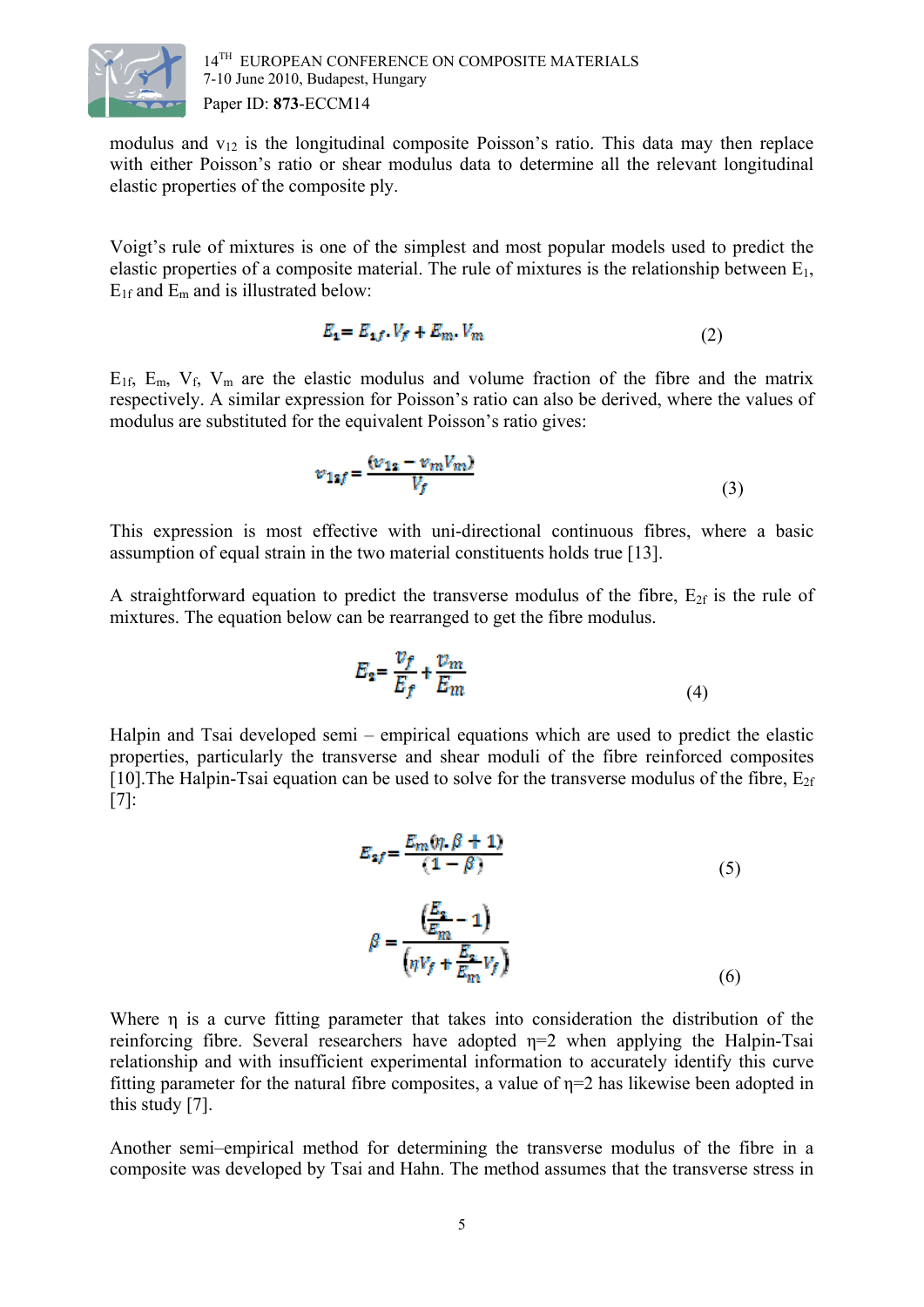

the matrix is less than the stress carried by the fibre and thus a stress partitioning factor, η was developed to derive the expression [7]:

$$
E_{2f} = \frac{V_f}{\left(\frac{V_f + \eta \cdot V_m}{E_2} - \eta \cdot \frac{V_m}{E_m}\right)}
$$
(7)

Where the symbols have their usual meanings. Several researchers have adopted a value  $\eta$  = 0.5 [7] for natural fibres therefore this value has been adopted for this study. Like many of these micromechanical and semi – empirical models, many of the properties can be interchanged. An example of this is the fibre longitudinal shear modulus can be obtained by substituting  $G_{12f}$ ,  $G_{12}$  and  $G_m$  for  $E_{2f}$ ,  $E_2$  and  $E_m$ .

### **5 Results and Discussion**

#### **5.1 Elastic Anisotropy**

The volume fraction of the flax and sisal composite was found to be 68% and 41% respectively. Poisson's ratio was found by tensile testing of the sample using a bi-axial strain gauge. The ratio of the resin, flax and sisal composite were found to be 0.36, 0.49 and 0.38 respectively.

The off axis Young's modulus, E⊖ (equation 1) is related to the longitudinal modulus, E1, the transverse modulus, E2, the longitudinal Poisson's ratio  $v_{12}$  and the shear modulus,  $G_{12}$  of the composite. Eѳ was measured by the DMA and  $v_{12}$  was measured by the composite ply. E<sub>1</sub> and  $E_2$  could be approximated as  $E_0$  and  $E_{90}$ . The longitudinal shear  $G_{12}$  has been used to curve fit equation 1.

The experimental and calculated data for the off axis Young's modulus plotted as a function of temperature can be seen for Flax and Sisal in Figures 1 and 2. It can be seen that the relationship between the calculated and experimental values are reasonable, therefore the micromechanical models can be employed to determine the elastic properties of the fibre. It can be seen that the relationship between the calculated and the experimental values are reasonable except for the sisal 20º and flax 10º orientation experimental data. This may be explained by the volume fraction of the fibre and/or the void content being different to the other composite samples.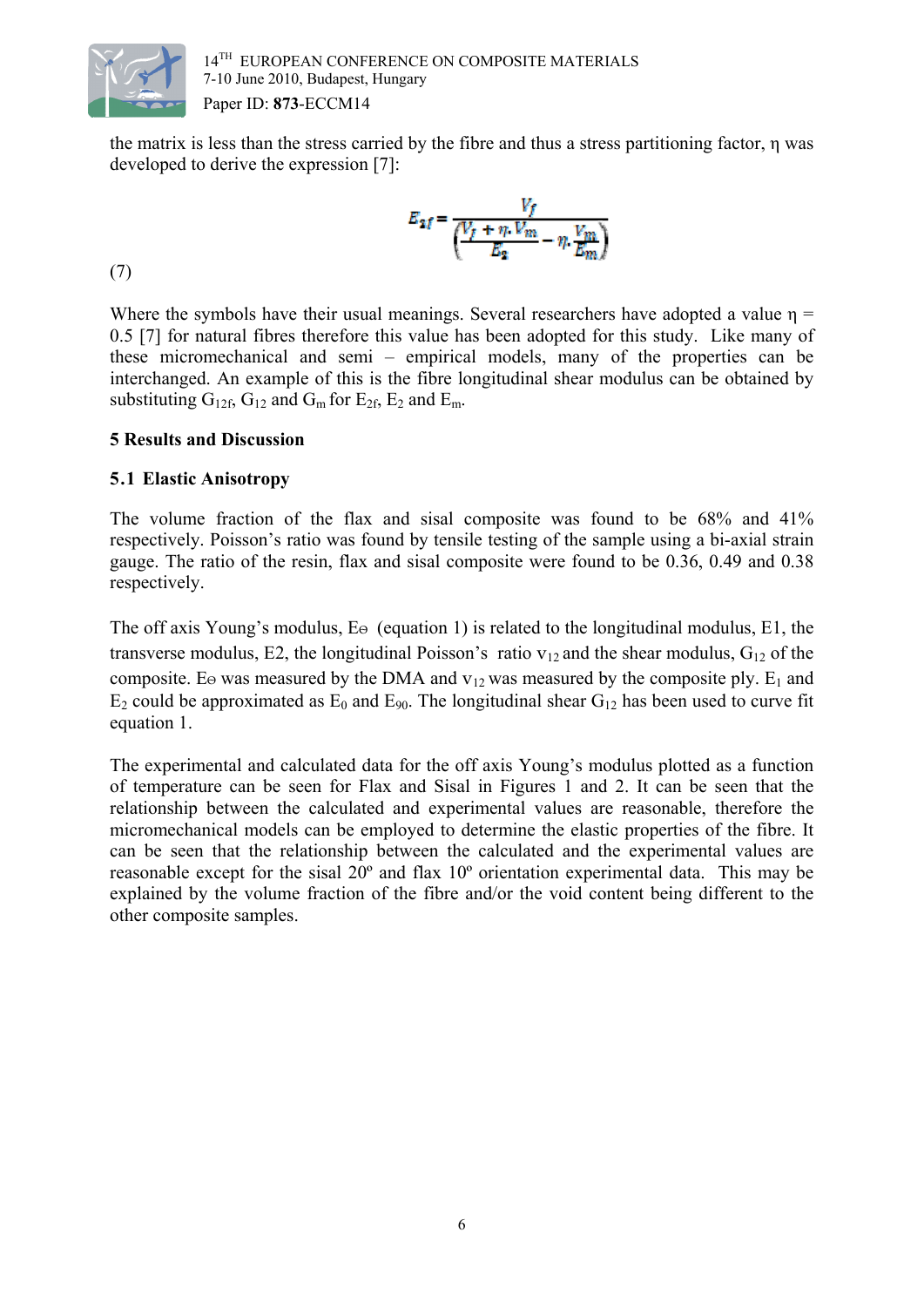



**Figure 1:** Modulus of flax composite plotted as a function of fibre orientation angle. Experimental Data has been curve fit with Equation 1 by adjusting the Value  $G_{12}$ .



**Figure 2:** Modulus of flax composite plotted as a function of fibre orientation angle. Experimental Data has been curve fit with Equation 1 by adjusting the Value  $G_{12}$ .

Figure 3 illustrates the longitudinal Young's modulus of the fibre,  $E_{1f}$  against the transverse Young's modulus of the fibre,  $E_{2f}$ , presented as a function of temperature and highlights the degree of anisotropy evident with natural fibres.  $E_{1f}$  was calculated using the Voigt's rule (equation 2) and  $E_{2f}$  was calculated using an average of three Micromechanical models: Halpin and Tsai (equation 5), Inverse rule of mixtures (equation 4) and Tsai and Hahn (equation 7) and can been seen in Table 1 and 2. A comparison of the micromechanical and semi –empirical models used to predict the transverse Young's modulus of the fibre,  $E_{2f}$  are shown in figure 4.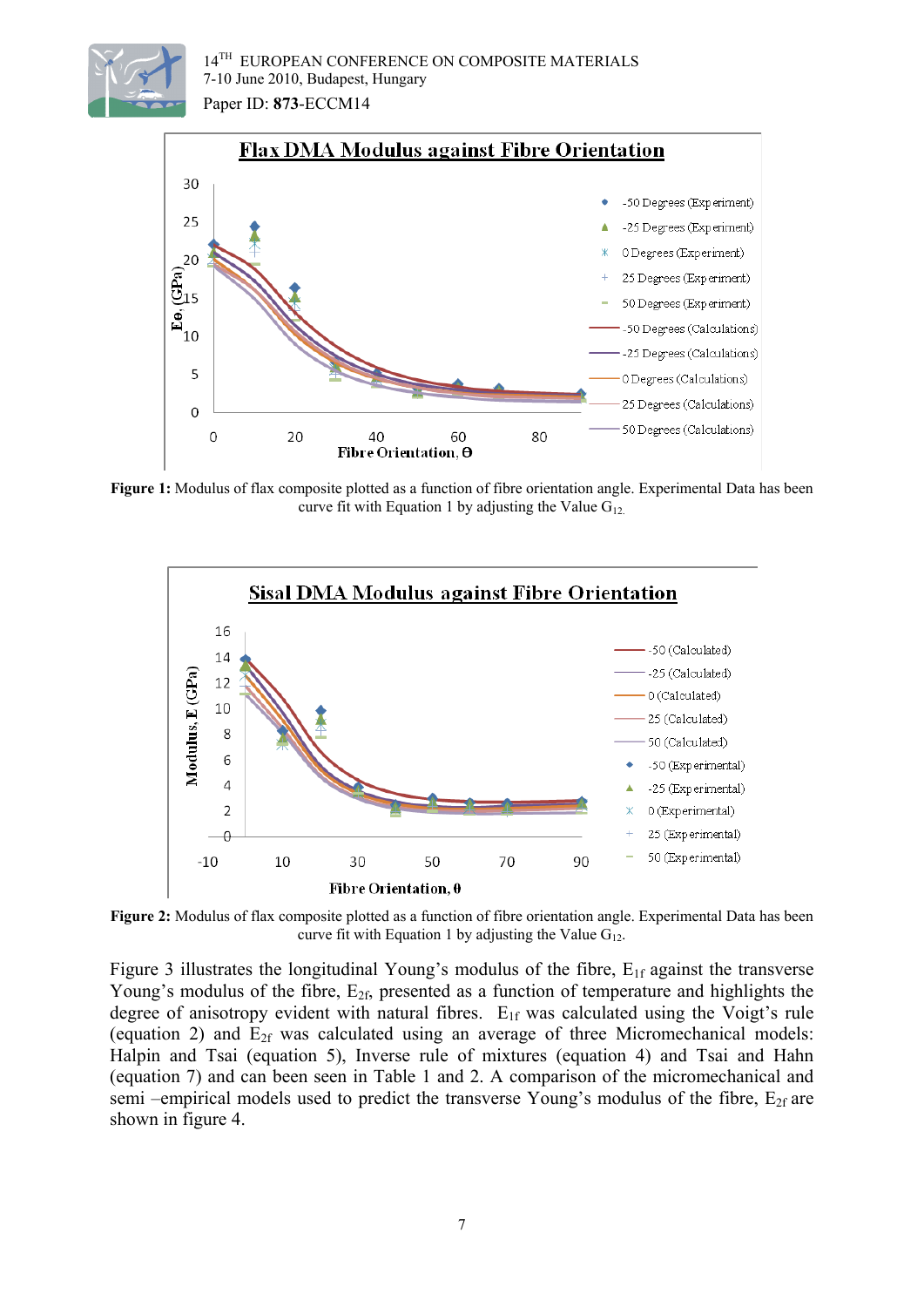







#### **7.2 Thermal Expansion Anisotropy**

Figures 5 and 6 illustrate the thermal expansion coefficient of the sisal and flax fibre in the longitudinal  $\alpha_{1f}$  and the transverse  $\alpha_{2f}$  direction respectively.



**Figure 3:** Flax fibre coefficient of Thermal expansion (CTE)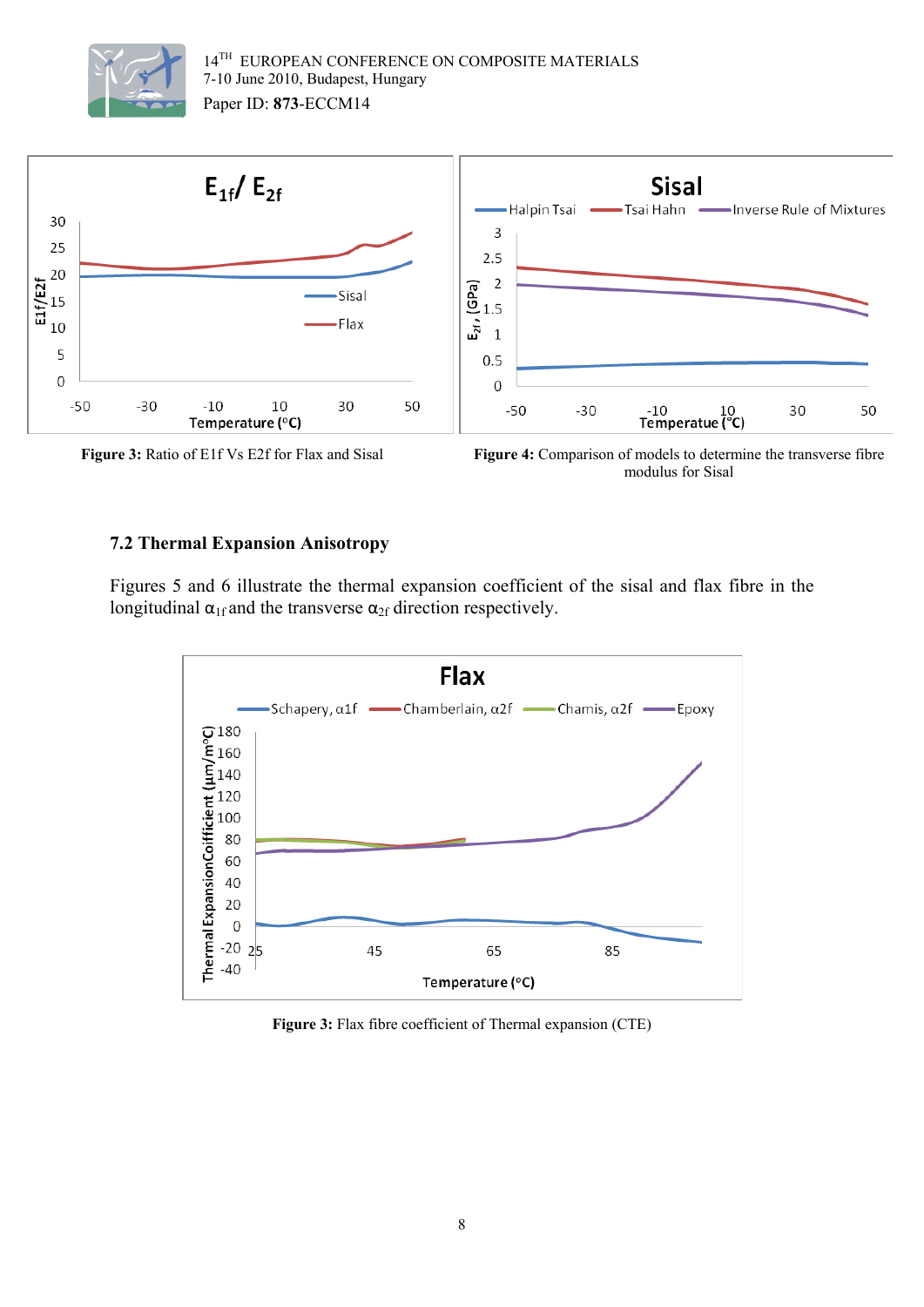



**Figure 4:** Sisal fibre coefficient of Thermal expansion (CTE)

It can be seen from the graphs that the micromechanical and semi-empirical models for  $\alpha_{2f}$  are in good agreement with each other. The models used for finding the coefficient of thermal expansion can be found and discussed further by Karadeniz and Kumlumtas [12].

The flax and sisal longitudinal CTE is approximately 2.8µm/mºC and 16.8µm/mºC respectively at room temperature (25ºC). This behaviour is quite common as Cichocki and Thomason [7] reported that jute fibre longitudinal CTE was low at room temperature. Whereas the transverse CTE of the flax and sisal fibre is 79.8  $\mu$ m/m<sup>o</sup>C and 70.8  $\mu$ m/m<sup>o</sup>C which is completely different to the longitudinal CTE of the natural fibres.The transverse coefficient of thermal expansion for flax and sisal is very close to the CTE of the resin.

Summary of the micromechanical and semi empirical model of the Sisal and Flax are shown in Table 1 and 2.

|                                  | <b>Sisal</b>    |                 |              |                |                | <b>Flax</b>     |                 |              |                |                |
|----------------------------------|-----------------|-----------------|--------------|----------------|----------------|-----------------|-----------------|--------------|----------------|----------------|
|                                  | $-50^{\circ}$ C | $-25^{\circ}$ C | $0^{\circ}C$ | $25^{\circ}$ C | $50^{\circ}$ C | $-50^{\circ}$ C | $-25^{\circ}$ C | $0^{\circ}C$ | $25^{\circ}$ C | $50^{\circ}$ C |
| E <sub>1f</sub><br>(GPa)         | 30.4            | 29.9            | 28.3         | 26.6           | 25.6           | 35.4            | 34.30           | 33.38        | 32.42          | 31.65          |
| E <sub>2f</sub><br>(GPa)         | 1.6             | 1.5             | 1.5          | 1.4            | 1.2            | 1.6             | 1.6             | 1.5          | 1.4            | 1.1            |
| $G_{12f}$<br>(GPa)               | 1.16            | 0.80            | 0.85         | 0.82           | 0.99           | 5.6             | 4.4             | 3.8          | 5.0            | 1.3            |
| $a_{1f}$<br>$(\mu m/m^{\circ}C)$ |                 |                 |              | 16.8           | 16.9           |                 |                 |              | 2.8            | 2.1            |
| $a_{2f}$<br>$(\mu m/m^{\circ}C)$ |                 |                 |              | 70.8           | 84.9           |                 |                 |              | 79.8           | 80.5           |

**Table 1:** Thermoelastic Properties of Sisal Fibre